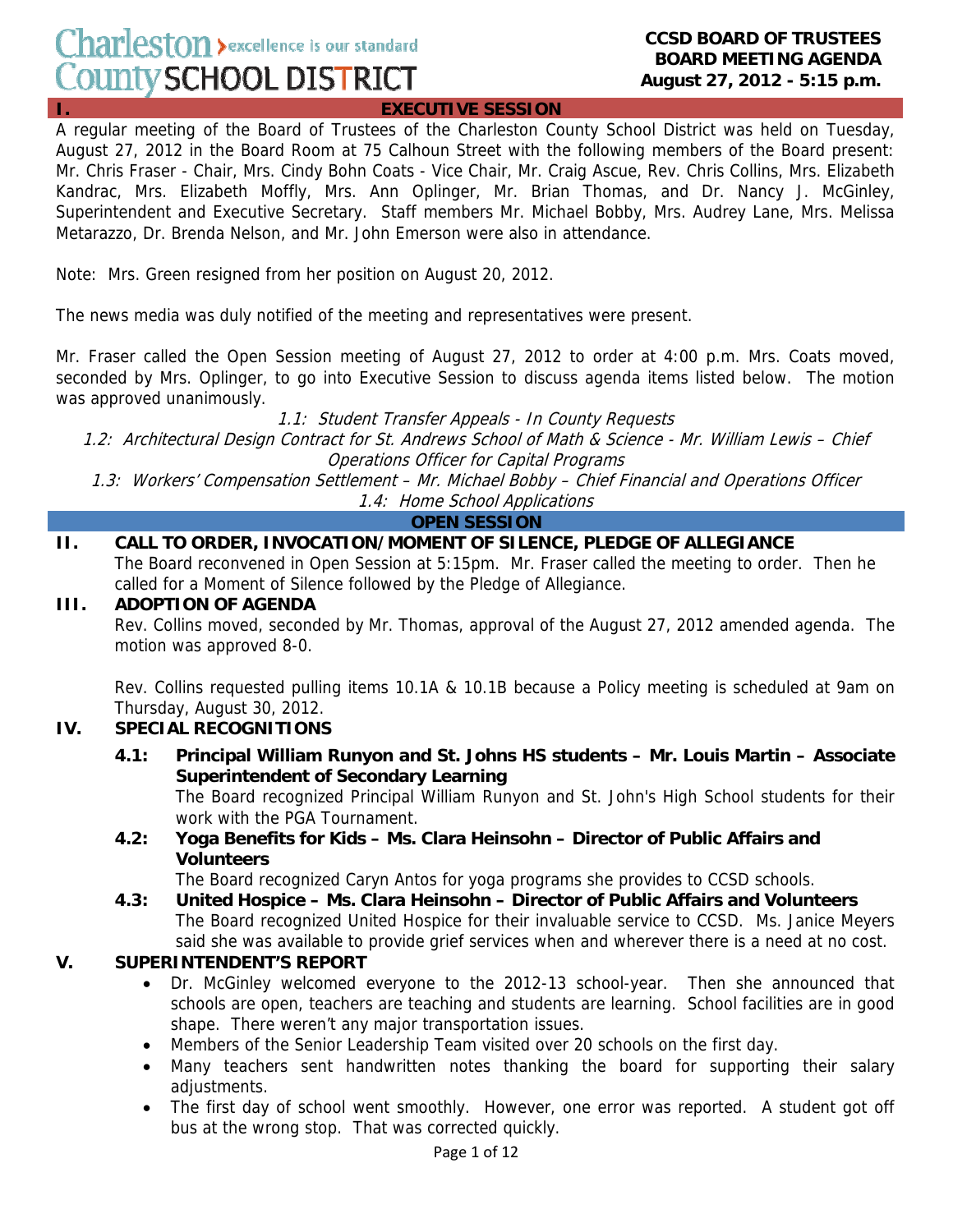- The  $3^{rd}$  day enrollment report showed the district had more students 42,585, than have had since 2004. This good news is because of new improved communications.
- Last week, the district conducted major professional development trainings in schools focused on reading academies. The district is hitting schools earlier than ever before to identify and work with students with reading challenges.
- Thanks to the Hands of Christ and Hootie's Home Grown Roundup, the First Day Festival and the North Charleston Supply Drive.
- Enrollment for third day shows more students than previous years.
- Two swing campuses opened last week, Harborview is at the old Stiles Point Facility and St. Andrews School of Math and Science are in the former Oakland facility.
- A meeting was held today with Burke HS staff and stakeholders to strategize efforts to help Burke HS Principal Cannon.
- Dr. McGinley said she is confident that CCSD students will continue to make great progress this year. This is the first official year of Charleston Achieving Excellence: Vision 2016 and as the plan calls for, the district will accelerate improvement and work hard to hold everyone accountable for student achievement. She is looking forward to working with the Board to meet challenges head-on. Further, she knows the keys to closing the achievement gap are Educator Effectiveness and Literacy Based Learning.
- In recognition of the importance of teachers, this year, beginning next week, Dr. McGinley will start her annual school visits and meet directly with teachers and school leaders. The Victory is in the Classroom.
- Today, the Anna E. Casey foundation from Baltimore met with Early Childhood Division and Dr. Herring. They were visiting as part of a grant proposal with MUSC School of Nursing to support Hispanic families in the Midland Park area.

Mrs. Moffly asked how many vacancies there were at magnet schools. Mr. Padron said currently there are no vacancies at Academic Magnet HS (AMHS) or School of the Arts (SOA). Other schools are looking at waiting list to fill vacancies. Mrs. Kandrac asked about address verification. Mr. Padron said all addresses were verified at SOA and AMHS sharing information on special exceptions.

Mrs. Kandrac asked about the 5% buffer at magnet schools. Mr. Bobby said it wasn't required at magnet schools because they have a set number of students. All schools with home school attendance bound use the 5% buffer.

Mrs. Moffly inquired about the status of some facility improvements at a Lincoln HS meeting. Bobby said eleven (11) resource allocation requests were received and several were approved. The restroom was not intended to be in this year's budget. Funds would have to be considered later on. Mr. Bobby said Lincoln was not a project in any of the 2005-06 budget program so none of Lincoln Projects could be considered.

Mr. Ascue inquired about teacher vacancies. Mrs. Lane said there are 26 vacancies for certified teachers but qualified substitutes are in place and staff is in process of interviewing. Dr. McGinley said it's been a moving target because some positions are hard to fill and some positions weren't cleared. Mrs. Lane said staff is doing all they can to fill positions to include looking at re-hiring retired teachers. Efforts are also in place for an improved plan for next school year.

Rev. Collins asked who was responsible for filling vacancies and said he is concerned about kids not learning at schools with substitutes. Dr. McGinley said some teachers were hired but they left if they found a job closer to home or a better job.

Mrs. Kandrac asked date board would get the 10<sup>th</sup> day enrollment. Dr. McGinley said the 7<sup>th</sup> day count is now used. Mrs. Kandrac requested a list of schools that are missing teachers. Mrs. Lane said she would have to get that information from her office. Mr. Bobby said once  $7<sup>th</sup>$  day reports are used,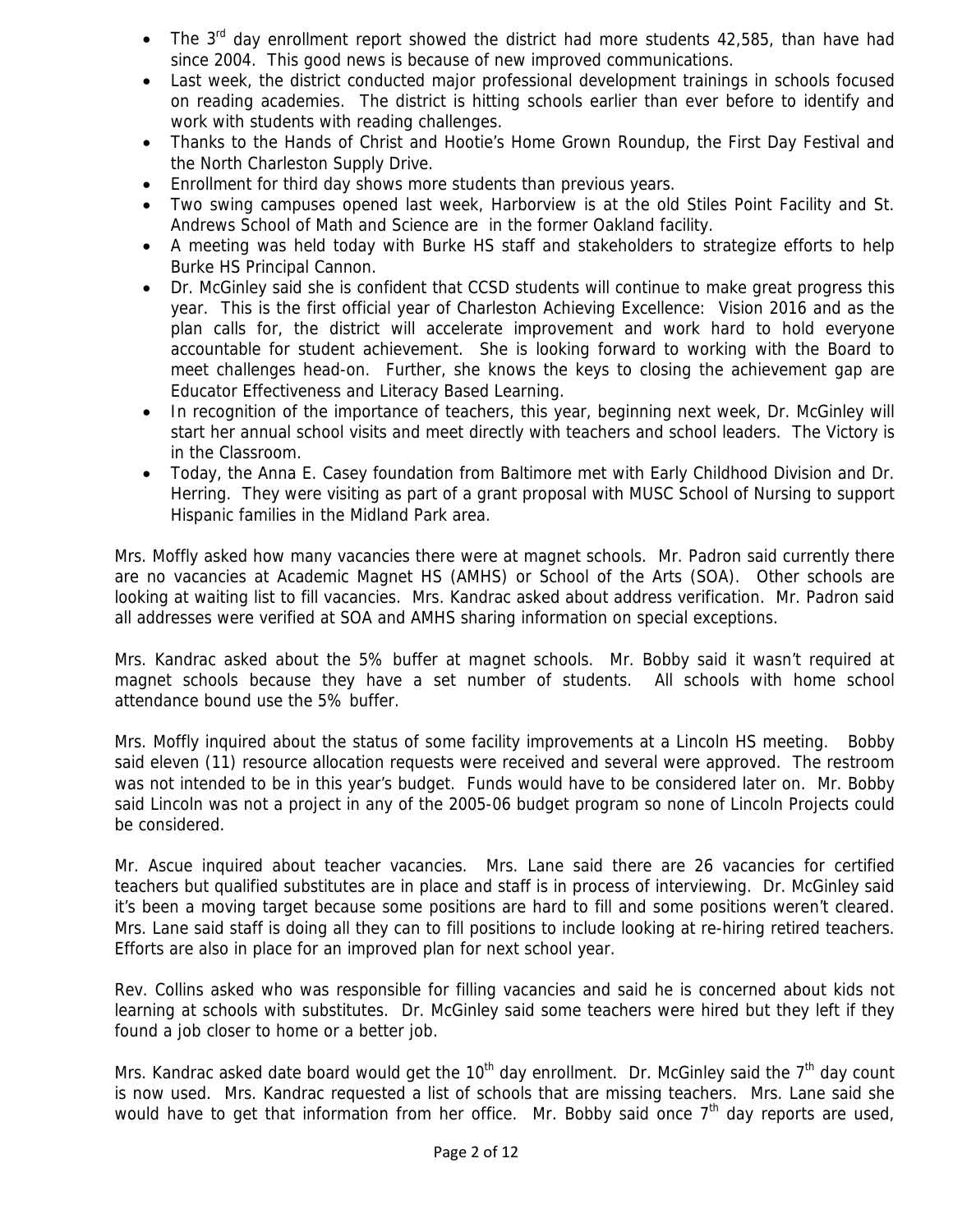allocations would be adjusted to minimize impact on students.

Mrs. Moffly asked about the interim principal at St. James Santee and said he was also listed as an interim last year. Dr. McGinley said Interims are assigned to three undersubscribed schools. Frierson ES, Murray LaSaine ES and St. James Santee ES. She heard the constituent board's request and asked staff to bring information on undersubscribed schools. Also, the status, pay and authority of Interim Principals are the same as other principal positions. Staff is in a holding pattern on what to do with undersubscribed schools. Mrs. Moffly said the community is fond of principal and would like to see some stability.

Mrs. Kandrac asked why the principal of Murray LaSaine ES was moved if the district is not trying to change principals from undersubscribed schools. Dr. McGinley said Corcoran ES is a larger school and he applied.

Mrs. Coats asked if there was a policy prohibiting Interim Principals from serving more than one year. Dr. McGinley said it has been a practice to not have an interim principal at a school for more than one year, not policy. She is pleased with the principal at St. James Santee and feels has done a good job. If it is the board's pleasure for her to advertise and hire a principal for that school, she could do that. However, she plans to bring to the board names of schools that have low enrollment. However, it is her understanding that the board wants to review that information. Mr. Fraser asked for a timeline. Dr. McGinley said information she knew which schools are under-scribed and could provide that to the board at anytime. However, staff is seeking further directions. They have the redesign factors with the eleven variables staff looked at four-five years ago in terms of which schools might be consolidated or merged. It depends on what the board requires from staff—to see the list or bring forth considerations. Mr. Ascue said he hated having an Interim Principal in place who may not have a job if it is determined the school is under-scribed and something need to be done. He prefers finding a solution to address low enrollment to make sure the school has a healthy enrollment and teachers. Mr. Fraser suggested a workshop be held to talk about it. Rev. Collins agreed with Mr. Ascue and wanted to know why some schools are undersubscribed. He also stated that he would not support closing any school. He suggested better programs at under-subscribed schools to keep them open. Mr. Fraser requested a date be identified for a workshop.

Mrs. Kandrac said the board had workshops in 2008-2009 and received input from the total community. In McClellanville, 189 individuals completed surveys according to Mrs. Lane. Since she has a copy of those surveys collected during reconstruction it should be used as a starting point.

# **VI. VISITORS, PUBLIC COMMUNICATIONS**

There were no visitors to address the board at this meeting.

# **VII. APPROVAL OF MINUTES/EXECUTIVE SESSION AGENDA ITEMS**

**7.1: Open Session Minutes of August 13, 2012 and August 20, 2012** 

Mrs. Kandrac moved, seconded by Mrs. Coats to approve the Open Session Minutes of August 13, 2012 and August 20, 2012. The motion was approved 8-0.

# **7.2: Motions of Executive Session of August 27, 2012**

The Board approved the Executive Session motions of August 27, 2012 as follows:

# **1.1: Student Transfer Appeals - In County Requests**

Mrs. Oplinger moved, seconded by Mrs. Coats, approval of in-county student transfer appeal requests as follows. The motion was approved 8-0.

- Approved B to West Ashley MS, C to Laing MS, D
- Denied A
- **1.2: Architectural Design Contract for St. Andrews School of Math & Science Mr. William Lewis – Chief Operations Officer for Capital Programs**

Mrs. Coats moved, seconded by Mr. Ascue, to approve a recommendation authorizing staff to enter a contract with The FWA Group, architectural firm, to provide architectural services for St. Andrews School of Math and Science from Construction Development Phase through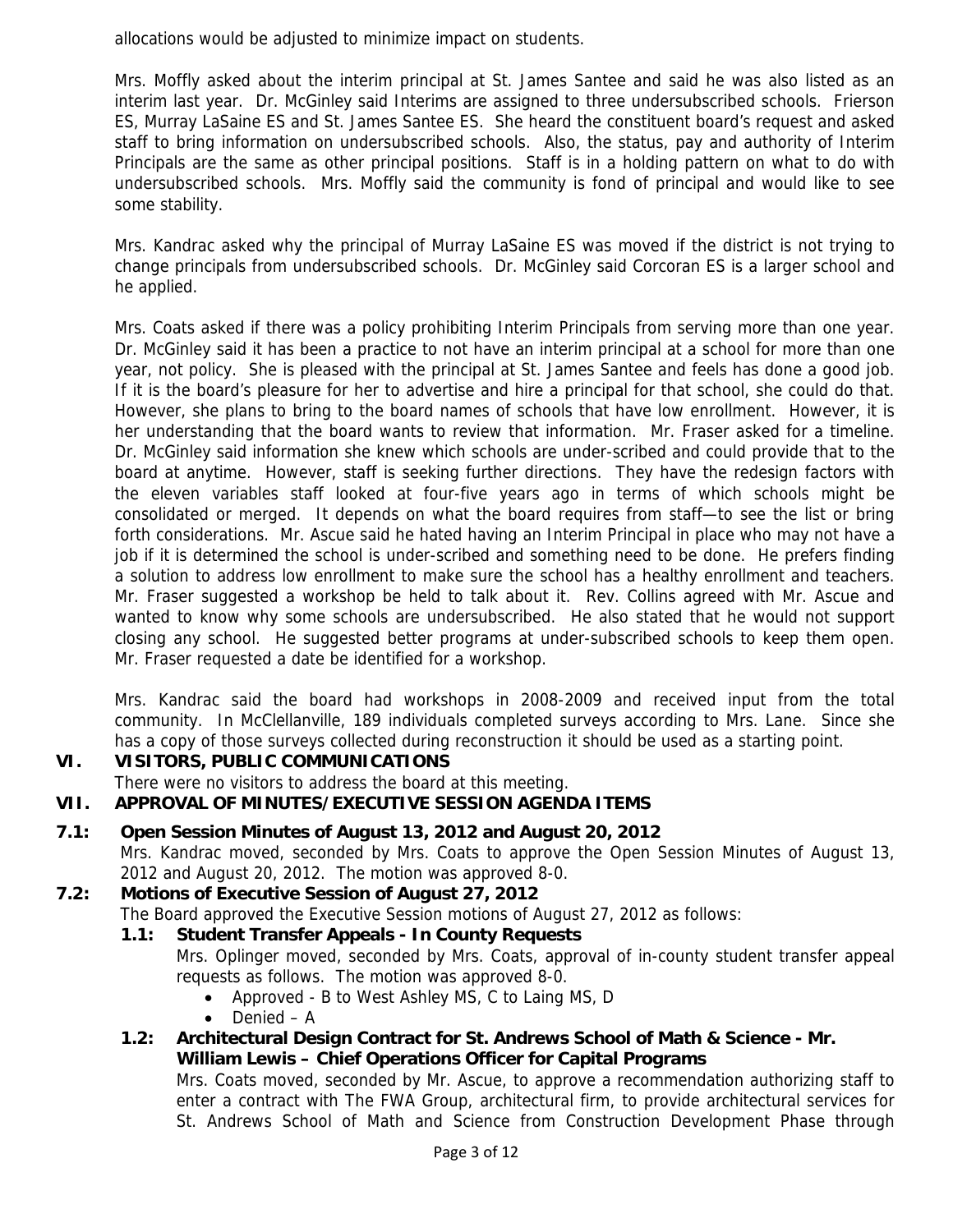Construction Closeout, in the amount of \$1,353,530.00. The funding source is the one (1) cent sales tax revenues. The motion was approved 8-0.

# **1.3: Workers' Compensation Settlement – Mr. Michael Bobby – Chief Financial and Operations Officer**

Mrs. Coats moved, seconded by Mrs. Oplinger to settle a Workers' Compensation claim not to exceed \$116,449.24. The funding source is General Operating Funds. The motion was approved 8-0.

# **1.4: Home School Applications**

Mrs. Coats moved, seconded by Rev. Collins approval of Home School Applications for students to receive academic instruction at home, at no cost to the district. The motion was approved 8-0.

# **7.3: A. Financial Minutes of August 2, 2012, August 13, 2012, and August 20, 2012**

Mrs. Kandrac moved, seconded by Mrs. Coats, approval of the Financial Minutes of August 2, 2012, August 13, 2012, and August 20, 2012. The motion was approved 8-0.

Mrs. Coats requested an actual amount from Mrs. Enck on the W. Comp. Settlement. Mrs. Enck said it was completed the following day for the approved amount. Mr. Bobby said the board would continue receiving updates amending not to exceed amounts. As soon as the amount is received by Mrs. Terri Shannon or Mrs. Linda Mock, the update would be provided.

Mr. Ascue said about the principal salaries, that the district could save a lot of money by recruiting and training in house staff. Mrs. Moffly said she could recommend that all the feeder schools that aren't performing should be considered for a similar deal.

# **B. Financial Minutes of June 11, 2012 and June 25, 2012**

Mrs. Kandrac moved, seconded by Mrs. Coats approval the financial minutes for the June 11, 2012 and June 25, 2012 financial minutes. The motion was approved 8-0.

# **VIII. CAE UPDATE**

# **8.1:** • **Reading Scores – Data Dashboard Template**

• Dr. McGinley said information shared covers the five years she served as superintendent.

# • **Reading Scores**

- o The data shows the number of Middle School students leaving schools reading at 4<sup>th</sup> grade level or more. Northwoods Middle was used as an example. Dr. Donnelly calculated the number of English language learner and special needs students and learned that 65% were special needs or English learners; only 23 did not fall into this category. The chart was basically the same for most schools.
	- Mrs. Kandrac asked for the break out for special needs and English as second language students and said when she taught, English as second language students excelled. Dr. Donnelly provided data.

# • **Literacy Acceleration**

- Dr. McGinley and Dr. Laura Donnelly shared information on Literacy Acceleration. Dr. McGinley said she wanted to correct some reading data that was published a week ago on Sunday stating that the district had more low performing schools. Dr. McGinley shared details on the reading data that was published in the Post & Courier and explained the source school of the data are not the receiving schools because the data was listed as the high schools, the receiving schools. However, it may take folks just coming to this country longer to learn to read.
- Dr. McGinley proposed a Data Dashboard that captures current data from various sources in response to an issue. She said Mr. Ascue previously asked about reconciling various data to show how schools are doing overall. She said the data dashboard would shed some light on how schools are doing overall.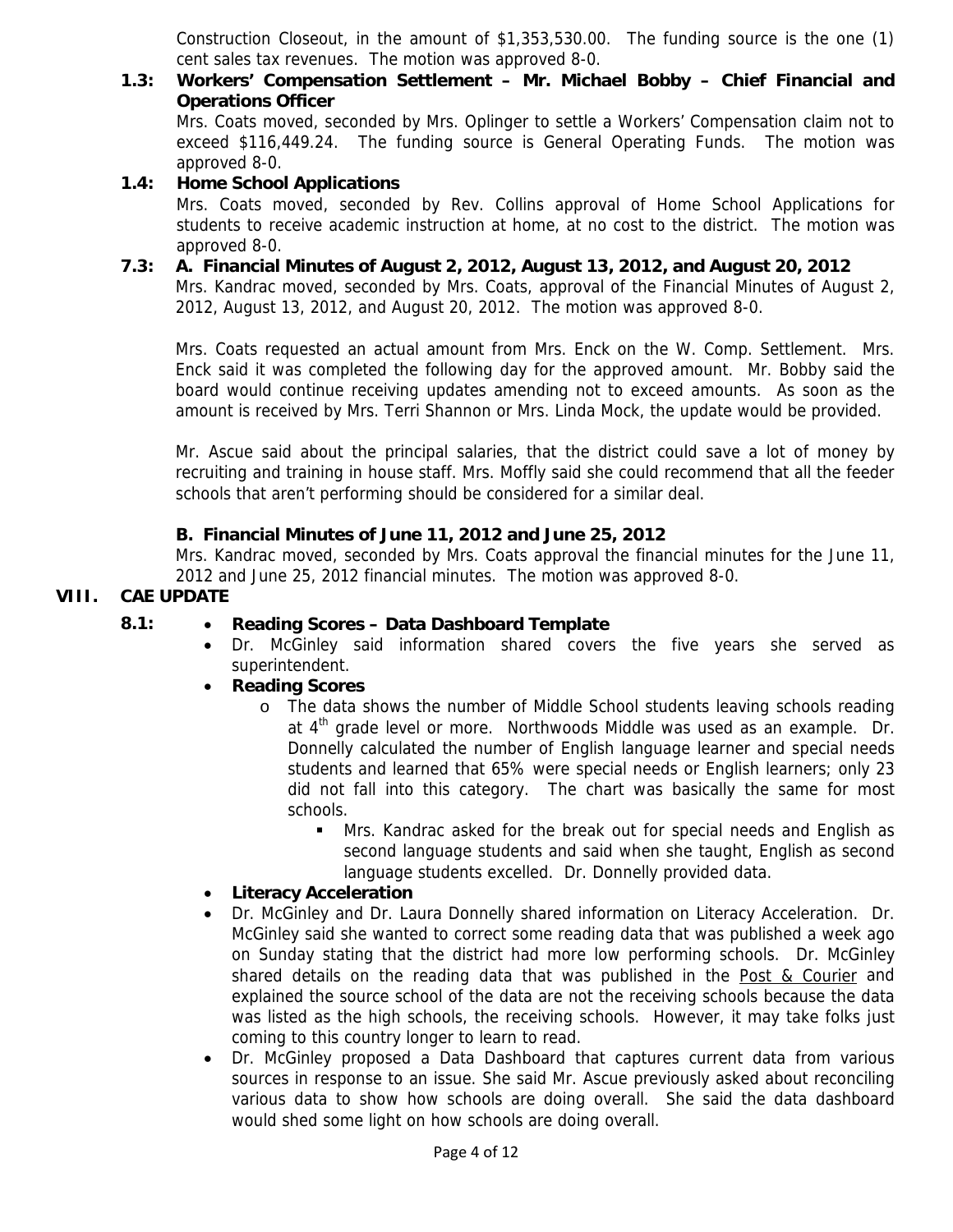- Last Thursday Dr. McGinley, Mrs. Lane and Mr. Fraser met with the Post and Courier editorial board to share the data that comes directly from the state website. The Department of Education produces the information and it's not altered by CCSD. It shows that in 2007 CCSD had 22 schools labeled "At Risk" on the school Report Card and in 2011 CCSD had 10. The district went from having 27% to 13% in 2011. Dr. McGinley hopes to bring back a report in a couple of weeks showing that it has been further reduced to single digits in 2012. The district is not ready to say that but she is hopeful that it would happen. In 2007 15 schools were rated "Excellent" and in 2011 there were 26. If the schools are totaled, it would be greater than 80 schools because several schools are counted more than once if they have multiple levels, (i.e., elementary and middle school levels or middle school and high school). Schools with multiple levels receive a report card for each level.
	- o Mrs. Moffly inquired about MS/HS Report Cards and said that if there are more students in MS than HS, they just look at one level. She said that seemed wrong. She suggested it needs to be separated. Dr. McGinley said the state report card ratings for Middle Schools are based solely on the PASS exam. Dr. Donnelly said different criteria are used for different report cards. High schools have graduation rates and HSAP. Different measures are used at those levels.
	- o Mrs. Moffly said Lincoln HS has an awesome graduation rate and does a good job. However, their report card came down because of the Middle School. Dr. McGinley said Lincoln receives two separate report cards (MS/HS). Dr. Donnelly said the ESEA rating was put together for the Federal accountability system.
- Dr. McGinley said the Bar graphs illustrates that CCSD have more excellent schools at this time.
- After Reading score information was distributed, Dr. McGinley proposed a strategy to address literacy screening at  $4<sup>th</sup>$  and  $7<sup>th</sup>$  grade levels. She chose data for the last five years because it captures the years she served as superintendent. Also, Northwoods MS was used the example. The number students reading at fourth grade level were broken out by those with IEPs, ELL, and regular students. She spoke of efforts to address needs of ELL students.
- Dr. McGinley spoke of efforts to address the gap and said that resources have been poured to hiring Associate and Master Teachers that are trained to work in these areas. Teachers in the Accelerated Academies will work with students who have the greatest challenges and are in the red zone.
- Within the next 30 days there will be a staff development training on "Principal as a Literacy Leader" and identification of the must haves to create a Literacy environment. Also, principal will receive training in what to look for in the "Content Areas".
- Literacy is not just the responsibility of English Language Arts (ELA) teacher; it is the responsibility of all teachers. Literacy training will be scheduled for all Math and Science teachers beginning with the nine middle schools.
	- o Rev. Collins asked if Northwoods MS had staff members that were bi-lingual. Dr. McGinley said they have an English Language Learners (ELL) initiative going on because the percentage of ELL students is growing. Rev. Collins said it would be nice to have a bi-lingual principal there given the number of ELL student.
- Dr. McGinley said it is troubling is that some kids didn't seem to care about MAP test. Some do well on PASS, not on MAP. Dr. Donnelly said maybe could instill an importance on MAP tests.
	- o Dr. Herring responded to Mrs. Oplinger question about writing assessments stating that it is being explored.
	- o Mrs. Coats asked for separation between Special Education and English language students. Dr. Donnelly said Lou Martin addressed HS asking them to review schedules for those reading at lower levels and make sure they receive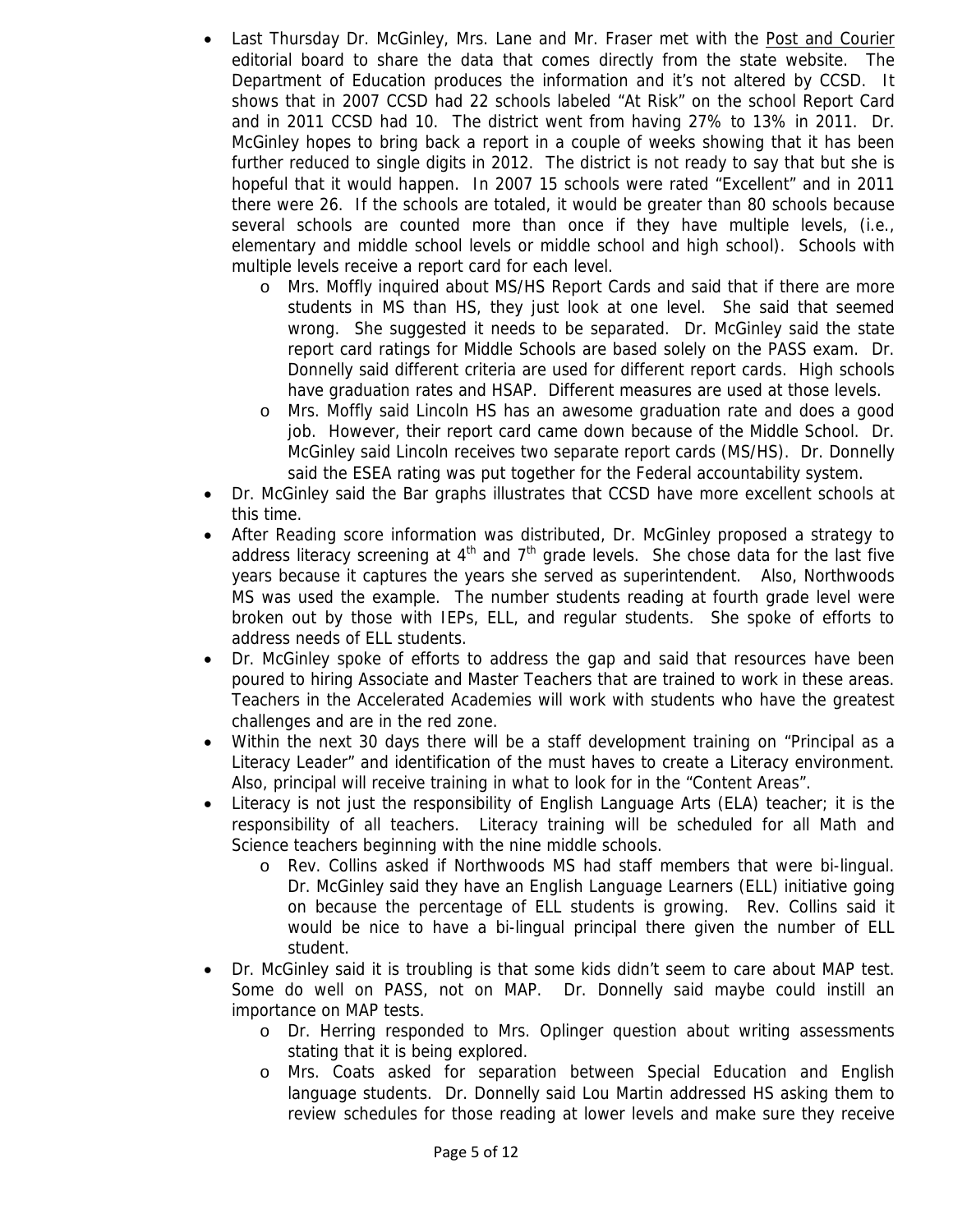extra help. Dr. Winbush said Master Teachers are broken down to various classes and taken from regular classes for additional reading help. Mrs. Coats asked if they work with Master Reading Teachers. Dr. Winbush confirmed. Some had already been identified.

- Mrs. Kandrac said Richmond and Chesterfield County in Virginia have done this for a while now. She suggested staff check to see what those districts are doing. She asked what could be done to get students enthusiastic about doing work. Dr. Herring shared what is being done and said each content area has liaison meetings to infuse instructions. Also someone provides support for instructional coaches with the same training. Dr. McGinley said she looked at MS scores this morning and see that they fail on information text, research, and vocabulary and now teachers know that they can address that. Dr. Herring said there are fidelity checks to ensure that things are happening. Mrs. Kandrac also shared concerns about students pulled from other elective classes to learn to read. Dr. McGinley said that's why staff is looking at extended days because there isn't any other way to get it done now.
- Mrs. Moffly said phonics is important and for some reason was eliminated in 70s. She said students should be trained early. If students fall through cracks, they should be tested in spring as opposed to fall. Dr. McGinley said students have already been identified so tested to see progress. She spoke about the basal used for coherent curriculum and said phonics is being taught. Mrs. Moffly said that still doesn't address her concern. Dr. McGinley said staff will bring back details. Mrs. Coats said staff could bring a recommendation with additional cost for testing. Mrs. Moffly said there shouldn't be an additional cost.

Rev. Collins asked if there was something students could take home to work on daily. Dr. McGinley said Ms. Betsy Reidenbach could address this and share information on Read Well at a future meeting because this would help tremendously. Mrs. Kandrac said the ones that need it won't do it. She recently met an educator that worked in 60s. She said phonics was replaced with whole language.

Mr. Thomas asked if there was a way to get ninth grader students that reading at fourth grade levels caught up before they graduate. Dr. McGinley said it's possible but may be hard to do; it depends on where they are, if they have special needs, learning a new language, and how old they are when they come in. Progress is being made in this area and she would be happy to share details at a workshop. She said best results are at the first grade level. The intent is to eliminate Literacy Academies over time.

Mr. Fraser asked at what point will staff be able to draw the line if they are not successful. Dr. Winbush said 21 of 338 students were retained in grades 3-8 after no gains were made in summer school. Dr. Winbush said the intent is to make as much progress as possible. He concluded that if students believe in what you are doing, they will do what is required.

Mr. Ascue asked about how to reach parents or volunteers to share how learning is changing schools. Also, he said some have culture issues and staff should be sensitive with sharing literacy expectations. Mrs. Moffly said that's why CCSD has Vision 2015.

Mrs. Coats asked how communication is shared with parents. Dr. McGinley said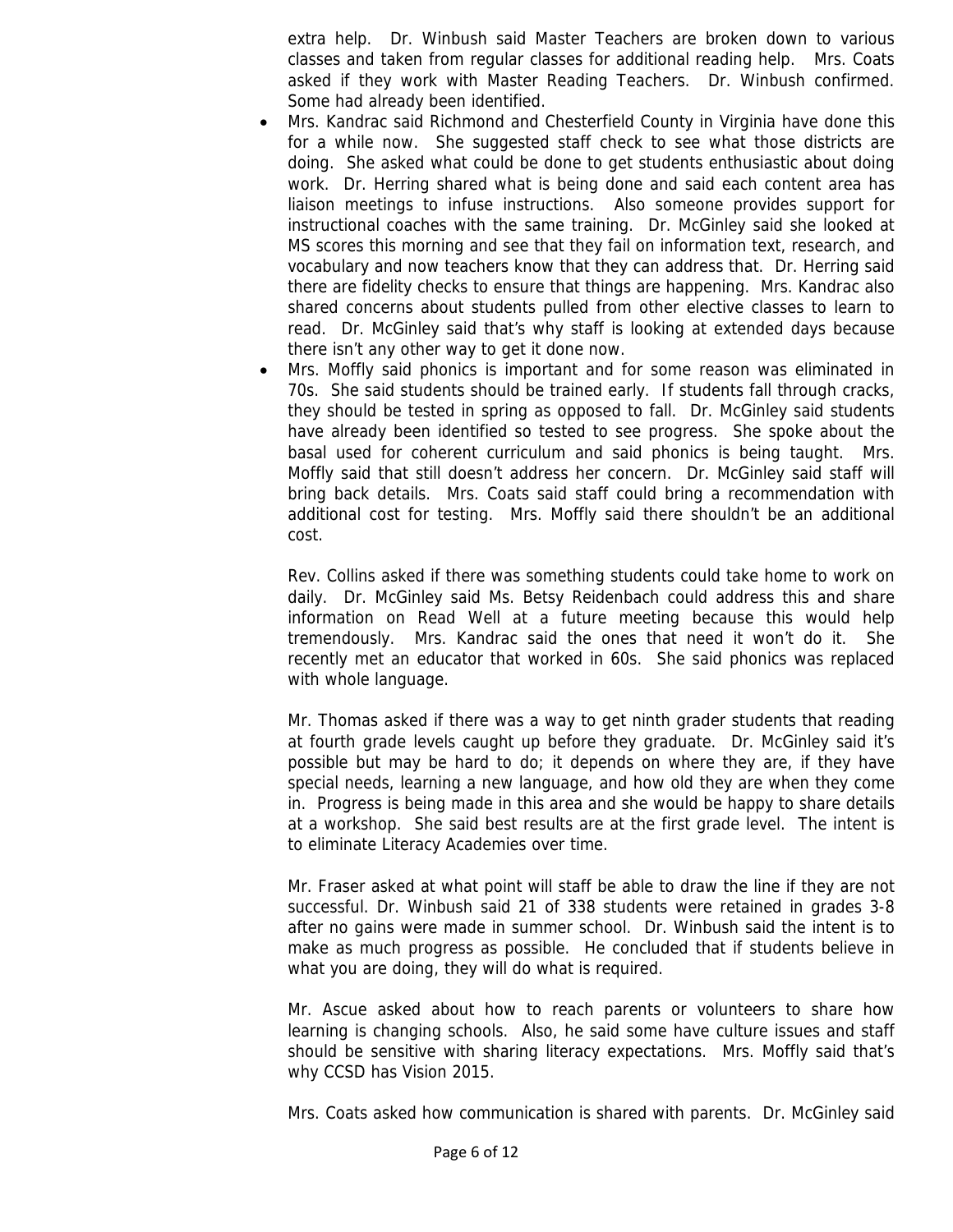literacy policy is sent home to parents. She will bring Betsy Reidenbach to share details at a future board meeting.

**Data Dashboard Information** shared was in response to Mr. Ascue comments about data at various schools. She said the Data Dashboard is a snap shot that shows all the different measures taken at a particular school. As requested by the board, Dr. McGinley shared a data dashboard with the following measures:

- o 2012 State Report Cards
- o Federal Measure ESEA Letter Grades
- o Local MAP Data
- o Studer Parent Satisfaction Survey
- o Studer Parent Response Rate
- o Studer Employee Engagement Survey
- o Studer Average Daily Attendance

Dr. McGinley said Mr. Fraser suggested a data dashboard be posted on walls at each school. Mr. Fraser said when Dr. Winbush was a principal one could see what they were doing that day. He said information could be posted on walls for people to see how schools are doing. Mrs. Moffly said she would include HSAP and End of Course scores. Dr. McGinley said those are the factors that go into the state's report card. However, if the board wants it broken out, she is able to do that.

- o Mr. Thomas asked about parent feedback on the fifth quarter program. Dr. Winbush said they wrote parents at beginning of year to say if child wasn't doing well they would be required to attend the fifth quarter program. Mr. Thomas asked about the rate of parental feedback. Dr. Winbush said he would provide it to Dr. McGinley since he did not have it with him.
- o Mr. Ascue requested school enrollment capacity be added to dashboard because it may have a driving force on the data dashboard. Mrs. Moffly requested a number grade be added.

Dr. McGinley said dashboard is a snapshot of how school is doing.

- o Mrs. Moffly suggested the actual number be added in red area.
- o Rev. Collins said research shows retention is not successful. He suggested mandating reading.
- o Mrs. Coats asked for an update on the thirty and sixty-day targets in upcoming Friday Updates. She asked the plans of accomplishments for 90 days. Dr. McGinley said within 90 days will bring a recommendation for a countywide screening. She would use MAP for reading but felt something else was needed to screen writing. Whatever tools that were used previously, was not the same in all schools and what to do with the results.
- **Rev. Collins asked if Northwoods principal was bilingual. Dr. McGinley said** it wasn't. Rev. Collins said it would be helpful.
- Mrs. Kandrac asked how many first year freshmen tested at lower grade levels. She felt some could possibly be at first or third grade levels. Dr. Donnelly said she could provide information on what was used to test students.
- o Mrs. Moffly said Middle School should have its own report card and High Schools have its own report card for schools with both MS/HS. Dr. Donnelly said different measures are used for different levels.
- o Mrs. Moffly said Lincoln HS report card data came down because of the Middle School.

Mr. Fraser said the data look good and he looks forward to receiving additional information.

# **IX. MANAGEMENT REPORT(S)**

# **X. COMMITTEE REPORT(S)**

 **10.1: Audit & Finance Committee – Mrs. Cindy Bohn Coats**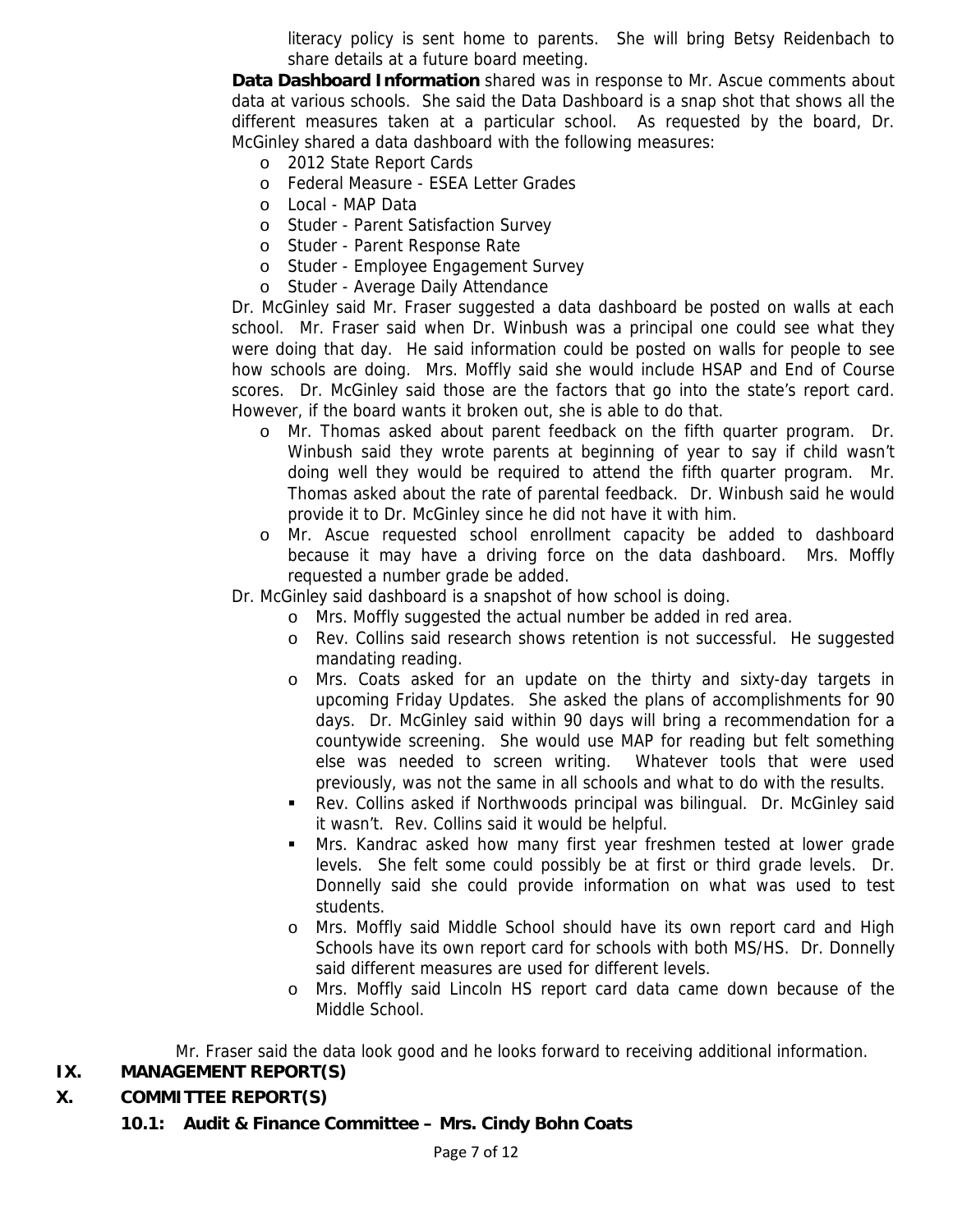#### **A. Reallocation of Funding for the 2004/2005/2006 Bond Funds for the CCSD 2005-2009 Building Program**

Mrs. Coats moved, seconded by Mr. Ascue, approval of a recommendation to approve the three proposed reallocations provided on Charts 1-3 requesting reallocation of funding for each bond fund as follows. The motion was approved 8-0.

- Chart 1 transfer funds from each project funded from the 2004 bond and the reallocation of \$20,991 to Bond Project #9984
- Chart 2 transfer funds from each project funded from the 2005 bond and the reallocation of \$6,504,060 to Bond Project #9997.
- Chart 3 transfer funds from each project that was funded from the 2006 bond and the reallocation of \$23,188,787 to Sullivan's Island Elementary School Project #5788.

Mrs. Coats said some funds weren't needed to complete that bond fund and would be used toward repayment of debt.

Mrs. Kandrac asked if funds were intermingled with sales tax referendum. Mr. Bobby confirmed. Mr. Thomas asked if the 2004/2005 amount was going to pay off the debt. Mr. Bobby said over \$1 million was left over from the 2004 project and over \$3.9 million from the 2005 project. Those funds were needed for the Sullivan's island project which resides in 2006 project. Funds from 2004 & 2005 cannot be transferred directly. So those amounts are being swept into program contingency. Then projects 2004 & 2005 will be closed out and debts will be paid down with those funds. But debt will be assessed in the same amount to put into the Sullivan's Island ES project. This gives the district flexibility of saving through payoff and moving funds to generate revenue for the Sullivan's Island Project.

Rev. Collins asked how he would generate \$5 million. Mr. Bobby said he plans to issue debt to pay off commitments through 8% capacity and issue same amount of millage because would already have some money that could be used on the project. Currently Sullivan's Island project funds are not complete. Mr. Bobby said it would come from assessing the same amount of millage to create flexibility to have money for the Sullivan's Island project.

#### **B. Procurement Audit for FY 2011-2012**

Mr. Fraser said he preferred to wait.

Mrs. Coats moved approval of a recommendation to accept the Procurement Audit for FY 2011-12 prepared by Greene, Finney & Horton, Certified Public Accountant and Consultants in accordance to the State of South Carolina Budget and Control Board (SCSCB) and, where applicable, CCSD procurement policies. .However, after discussion, the Procurement Audit for FY2011-12 was tabled. Mr. Fraser requested a follow up at a future meeting.

Mr. Fraser said the district was waiting on a letter from the budget and control board that would allow this to be exempted. Mrs. Coats said the district submitted the audit to the state on July 25<sup>th</sup> and on August 12<sup>th</sup> the state came out with new procedures. So the CPA firm has gone to the Budget and Control Board to ask if they should go back to change something or do a letter on opinion based on the fiscal year it was supposed to be for or future forward action. At this point she doesn't think they received an answer. However, Mr. Fraser said he was told the CPA firm got an answer, but still waiting on the letter that says same. Mrs. Moffly inquired about the answer. Mr. Fraser said that they could use the existing audit and that he would like to wait until the letter was received. Mr. Bobby said district's auditors, Greene, Finney & Horton took the position, on the district's behalf, that the district worked real hard to turn it around and file it in a timely fashion to the public and the board. The fact that the district was able to do so in such a timely fashion and the decision was made after the district's audit was done to add an additional step, the district's auditor took the position that the district should be allowed to finish this year and institute the new process next year. While he doesn't have the answer from the state at this point, the board is simply being asked to accept the audit. The answer from the state board shouldn't affect the district's procurement audit. Mrs. Coats requested a follow up from the district at the next meeting.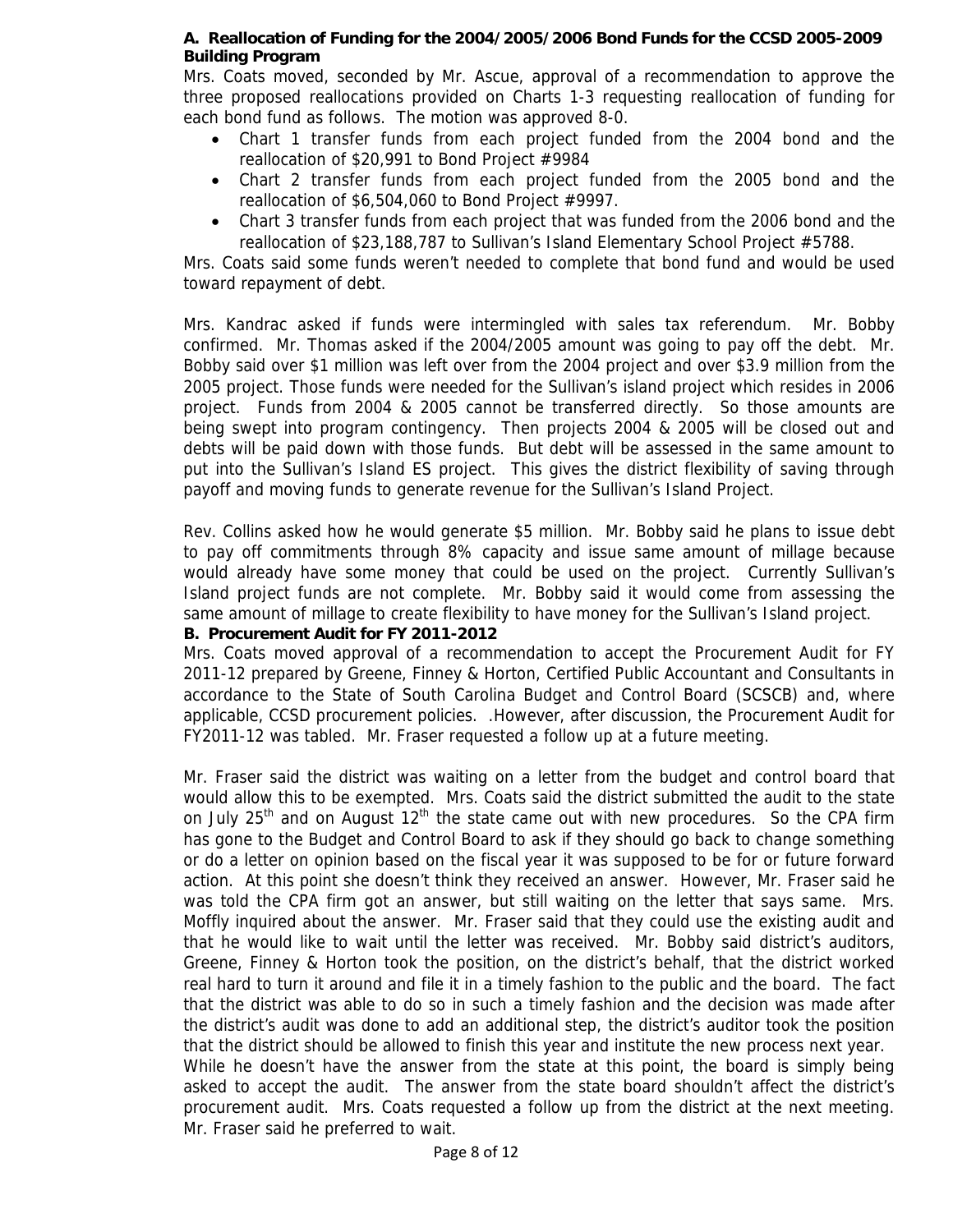Mrs. Moffly said she took issue with the Budget and Control Board because of the fact that it's been an agreed upon procedure. They said they would ask the schools districts for an opinion audit, and not just an agreed upon audit. Mrs. Moffly shared information from the auditing firm stating that she was happy that the state realized the district wasn't getting an opinion. She said they were supposed to send a letter on July  $1<sup>st</sup>$  to Procurement Officers and so she is disappointed. Mrs. Coats said the letter was issued on August  $14<sup>th</sup>$  and was signed by the gentleman Mrs. Moffly has been communicating with on the State Board. Mrs. Moffly said "Jimmy". Mrs. Coats confirmed. Then she said the letter did not go out on July  $1<sup>st</sup>$  when districts end their procurement audits. The letter was delayed by six weeks. Mrs. Moffly said it is unfortunate. Then she agreed to delay the Procurement Audit.

Mrs. Kandrac thanked Mrs. Cox for always sharing audits with the Board. She also thanked staff in Mr. Bobby's office for responding to a call from a constituent. She also asked Mr. Bobby to share something he learned at the board from the SC School Law Conference he attended on the weekend. Mr. Bobby said the major issue is the new Funding Reform.

Rev. Collins said if only 25 transactions were sampled out of 8,000 that is a small number to test accuracy. Mr. Bobby said the number was different—1300 out of 8,000. Mrs. Kandrac said she shared a letter with Rev. Collins with their explanation on why they sampled such a small number stating that was all that was required. Mrs. Coats said 25 Procurement transaction were sampled and tested from the population of approximately 8,000 transactions.

Mr. Fraser said Rev. Collins is looking for % of total and options. Mr. Bobby said they follow the sampling procedures required. If the numbers were raised, it would increase time and amount of money. He said it would not be fiscally prudent to raise it so much. Mr. Fraser said board needs to see how much more it would cost to increase the amount sampled. Mr. Bobby said he could bring Mr. Finney to respond to Mr. Collins request.

Mr. Ascue asked if board received summary of audits from Mrs. Cox. It includes what is targeted and what she is working on.

#### **C. Easement Request to Serve 1092 E. Montague Avenue**

Mrs. Coats moved, seconded by Mrs. Kandrac approval of a recommendation to approve an easement request for COMCAST to run a cable to serve 1092E Montague Avenue, at no cost to the district. The motion was approved 8-0.

#### **D. Current List of Outsourced Legal Counsel**

Mrs. Coats moved, seconded by Mrs. Oplinger, approval of a recommendation ratifying the use of lawyers and law firms listed below pursuant to the CCSD Procurement Code. The motion was approved 6-2 (Kandrac and Moffly opposed).

Mrs. Kandrac offered a second motion, seconded by Mrs. Moffly to table item 10.1D **Current List of Outsourced Legal Counsel** until four years of financial records are provided. The motion failed 3-5 (Kandrac, Moffly and Thomas supported the motion).

Mr. Ascue offered a friendly motion, seconded by Rev. Collins, asking staff to provide the information asap. The motion was approved 6-2 (Kandrac and Moffly supported the motion).

| Barnwell, Whaley LLC*        |                | - Insurance defense                                                               |
|------------------------------|----------------|-----------------------------------------------------------------------------------|
| Boykin & Davis, LLC**        |                | - Superintendent Evaluation                                                       |
| Childs & Halligan, P.A.**    |                | - General school and employment law advice and Litigation<br>(McSwain litigation) |
| Clawson & Staubes, LLC       |                | - Real estate transaction                                                         |
| Davidson & Linderman, P.A.*  | $\blacksquare$ | Insurance defense                                                                 |
| Defner, Altman, & Wilborn*** |                | - Constitutional challenge to Act 189, and related matters                        |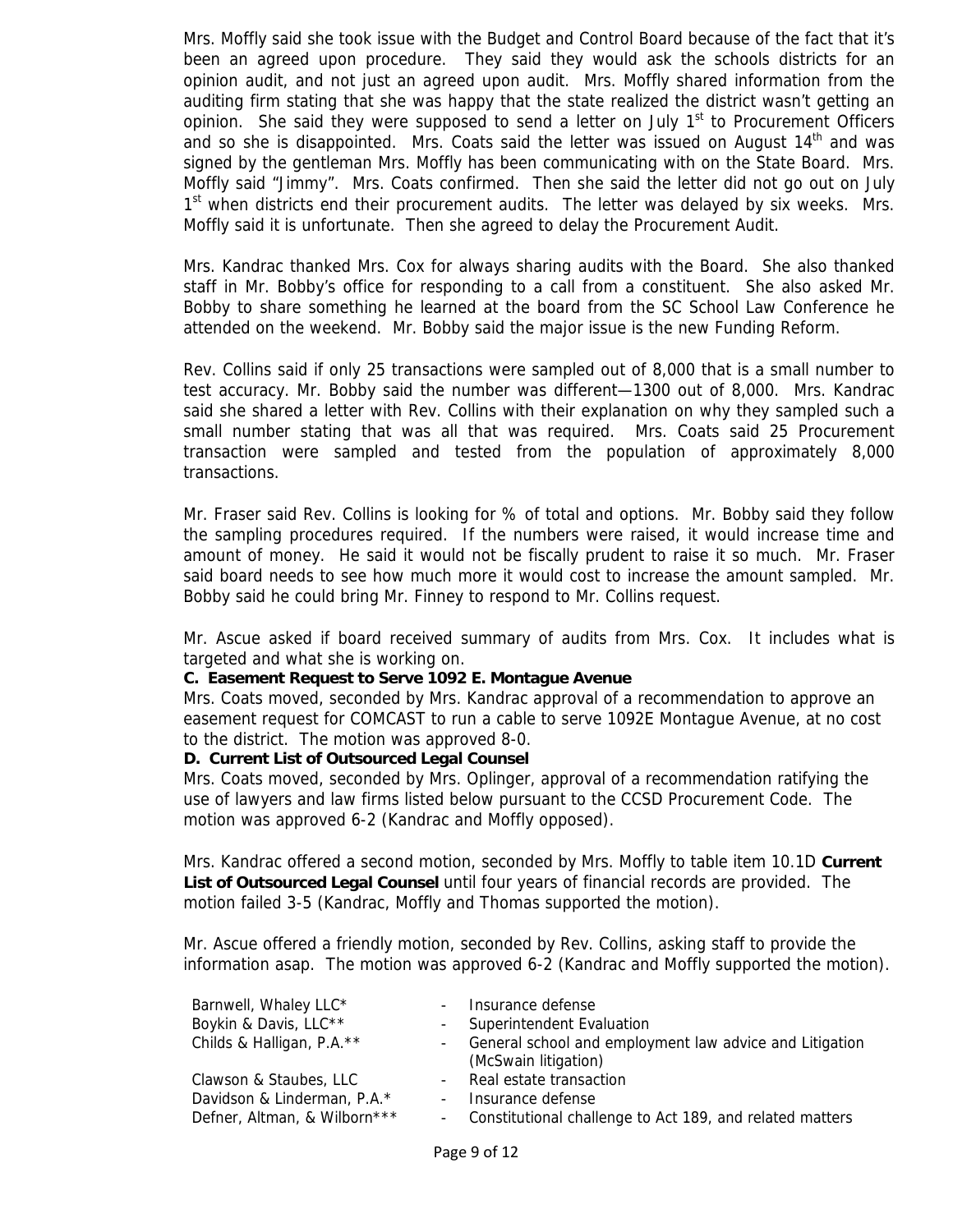|                                            | Davice re: exceptional children                                    |  |  |
|--------------------------------------------|--------------------------------------------------------------------|--|--|
|                                            | Finance                                                            |  |  |
| Haynesworth Sinkler Boyd, P.A.**           | Bond, legal challenge re: SIES                                     |  |  |
|                                            | Real estate advice and transactions                                |  |  |
|                                            | Insurance defense                                                  |  |  |
|                                            | Immigration law                                                    |  |  |
| ۰                                          | Capital projects, insurance defense work                           |  |  |
| $\sim$                                     | Advice on utility law, territories                                 |  |  |
|                                            | Challenge on title to former AMHS land on navy base                |  |  |
| ۰.                                         | Challenge to title to former AMHS land on navy base                |  |  |
| $\sim$                                     | Insurance defense, uninsured employment litigation                 |  |  |
|                                            | *Firms selected by the S.C. School Boards Insurance Trust (SCSBIT) |  |  |
| ** Firms under contract prior to 2008      |                                                                    |  |  |
| ***Firms previously presented to the Board |                                                                    |  |  |
|                                            |                                                                    |  |  |

\*\*\*\*Firms recently retained

Rev. Collins asked if they were all recommended by SCSBIT. Mr. Emerson said not all of them. Rev. Collins if CCSD was limited to using companies listed. Mr. Fraser said no. The purpose is to acknowledge firms the district used in past. It does not place limitations on future actions. Mr. Emerson said when lawsuits arise, the board is informed of law firms used with exception to lawyers retained by SCBIT. Rev. Collins asked if there is an increase in litigation. Mr. Emerson said there are fewer claims and fewer lawsuits.

Mrs. Kandrac suggested information she requested on a teacher claim be sent to all board members. She also asked about firm used the Superintendent's evaluation. Mr. Emerson said that firm was retained by the board. Mrs. Kandrac asked how much money the district paid law firms since January 2010. Then she said she was bothered that Boykin is still for the superintendent's evaluation. Mrs. Kandrac moved it be tabled until information on amounts she requested is provided.

Mr. Ascue asked about bidding out services and asked if Small Women and Minority Businesses were also included on the list of legal firms used. Mr. Emerson said seven firms were certified as minority or women owned businesses.

Mr. Thomas asked about the law firm hired for the Sullivan's Island legal challenge. Mr. Emerson said attorneys were hired to look at the legal position for petition and referendum which is a complicated law. Mrs. Moffly said she didn't remember getting info. Mr. Fraser said an attorney addressed the board earlier in Executive Session.

Mrs. Kandrac asked which of the 18 firms were still representing the district in litigation. Mr. Emerson said probably 11-12. Many of them were obtained by SCBIT. Mrs. Kandrac mentioned Childs and Halligan and said Duff, White, & Turner, LLC provides a wonderful newsletter to board members. Also, she asked Mr. Emerson if McNair Law firm had been used since his arrival in 2008. Mr. Fraser and Mrs. Coats said McNair resigned prior to formation regarding CEEFC in 2006.

#### **10.2: Policy Committee – Mrs. Elizabeth Moffly**

 **A. Second Reading – Policy DKC - Expense Authorization, Reimbursement - Tabled**  The second reading of **Policy DKC - Expense Authorization, Reimbursement** was tabled. Therefore, no action was taken.

 **B. Second Reading – Policy GBEBDA - Cell Phone Acceptable Use** 

The second reading of **Second Reading – Policy GBEBDA - Cell Phone Acceptable Use** was tabled. Therefore, no action was taken.

#### **XI. POTENTIAL CONSENT AGENDA ITEMS**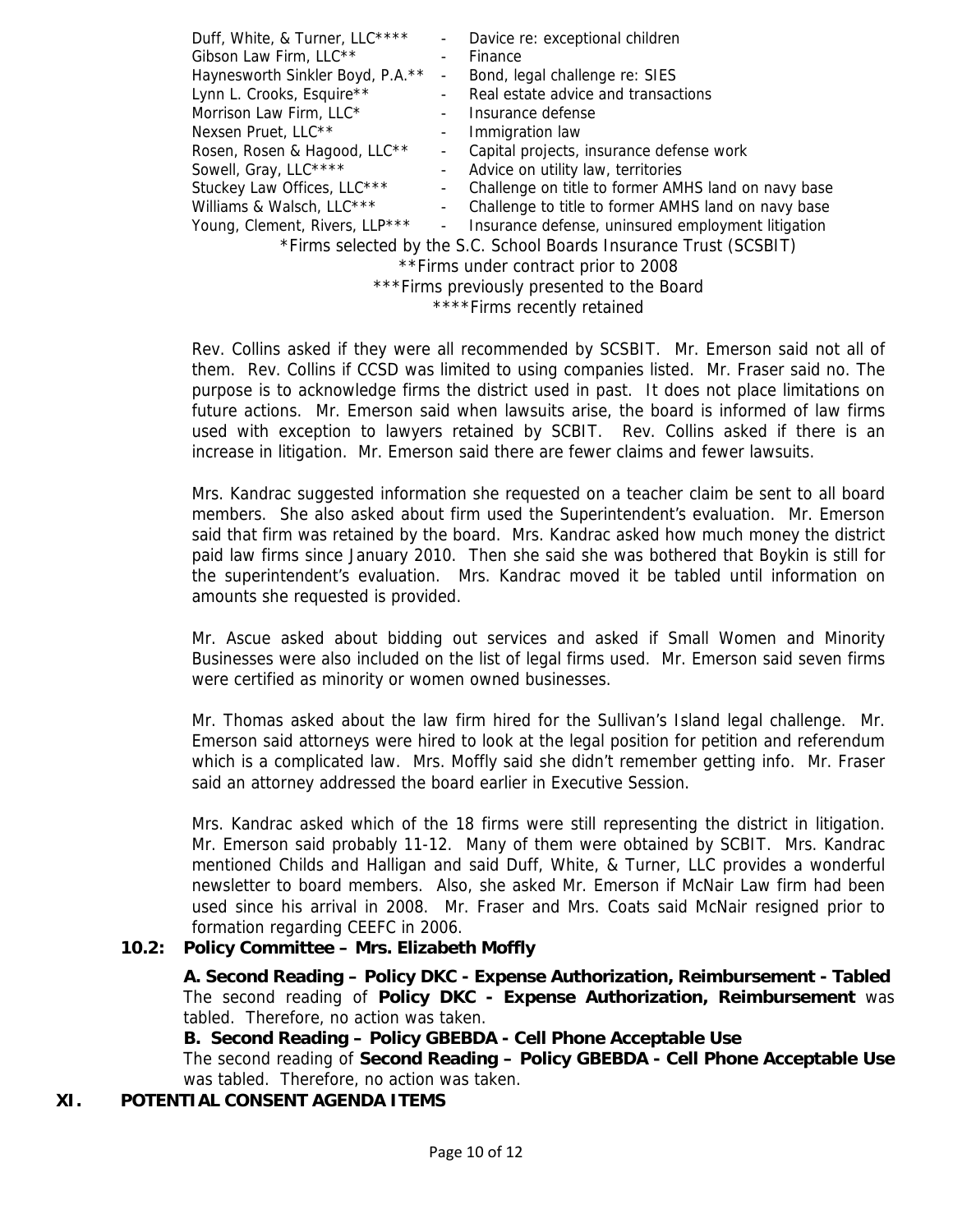#### **11.1: Memorandum of Agreement - Charleston County School District and Rising Star Childcare Center – Mr. Michael Bobby – Chief Financial and Operations Officer**  Mr. Ascue moved, seconded by Mrs. Oplinger approval of a recommendation to approve the Memorandum of Agreement between Charleston County School District and Rising Star Childhood Center per the terms and conditions provided by staff. Start up funds in the amount of \$16,800.00 is budgeted for maintenance and utilities of the facility. The funding source is General Operating funds. The motion was approved 7-1 (Kandrac opposed).

Mr. Ascue requested the motion be amended to speak to Rising Star administrators to see if they have a solid plan.

Mrs. Kandrac said the no action could be taken on this item because the agenda item was listed as an information item and correct agenda posted in the lobby wasn't posted 24 hours in advance. However, after Mr. Larry Lutrario checked the agenda in the lobby he confirmed that the agenda posted in the lobby listed the item as an action item. Also, both Mr. Fraser and Mrs. Coats said the correct agenda was provided on Friday with the Board Update.

Mrs. Kandrac offered a second motion, seconded by Mrs. Moffly, to deny approval of a recommendation to approve the Memorandum of Agreement between Charleston County School District and Rising Star Childhood Center. The motion failed 7-1 (Kandrac opposed).

After, Mrs. Kandrac said the district shouldn't pay for child care services, Rev. Collins asked the goal of program. Mr. Bobby said the goal was to serve 30+ students and fill serve students in community for working staff and other community members. They were adamant about finding a way to continue services. Rev. Collins asked about the number of employees and the cost. Mr. Bobby said there were 5 employees that agreed to work at a reduced rate.

Mrs. Coats asked what district was providing for the Rising Star program. Mr. Bobby said a \$16,800 loan and use of a facility.

#### **11.2: Montessori Community School of Charleston – Mr. Michael Bobby – Chief Financial and Operations Officer**

Mrs. Coats moved, seconded by Mr. Ascue, approval of a recommendation to award a contract for Montessori Community School of Charleston (Solicitation #12-SMG-B-008) to Trident Construction in the amount of \$8,793,450.00 to include Alternates 1 & 2. The funding source is QSCB funds allocated to CCSD as a result of the American Recovery and Reinvestment Act Legislation. The motion was approved 8-0.

#### **11.3: 2011-2012 - Board Expenditure Report**

The Board received the 2011-2012 Board Expense Report as information.

Mrs. Kandrac said the Board Expenditure Report it should be an action item or tabled so board could receive a breakdown to show amounts and number of meetings attended, workshops. Mrs. Kandrac she suggested Board Agenda updates be time stamped to show when it was updated.

# **XII. NEW BUSINESS**

- 1. Rev. Collins requested
	- a. a replacement NCHS scoreboard that works and
	- b. look at a vinyl canopy for stadium for protection from the rain.
	- c. Consider a board visit to Orange Grove Charter since they have done a good job in closing the Achievement Gap down to 1% to get ideas from them
- 2. Mrs. Kandrac requested
	- a. updated SRO Reports.
	- b. a hard copy of the draft Code of Conduct
	- c. a Police Report for the senior administrator that had an auto mishap.